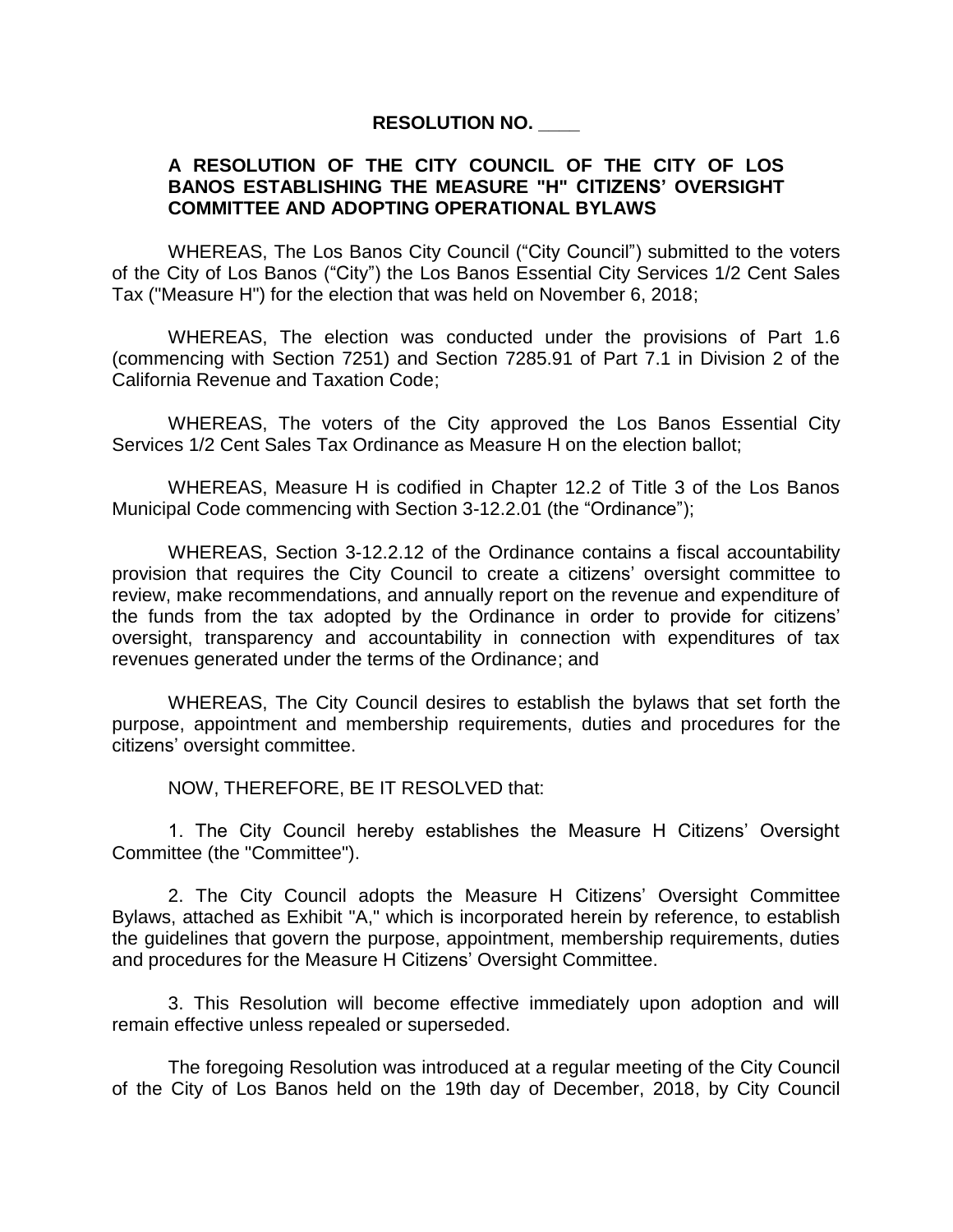Member \_\_\_\_\_\_\_\_\_\_\_\_\_\_\_\_\_\_\_, who moved its adoption, which motion was duly seconded by City Council Member \_\_\_\_\_\_\_\_\_\_\_\_\_\_\_\_\_\_, and the Resolution was adopted by the following vote:

AYES: NOES: ABSENT:

APPROVED:

\_\_\_\_\_\_\_\_\_\_\_\_\_\_\_\_\_\_ Michael Villalta, Mayor

ATTEST:

\_\_\_\_\_\_\_\_\_\_\_\_\_\_\_\_\_\_\_\_\_\_\_\_ Lucille L. Mallonee, City Clerk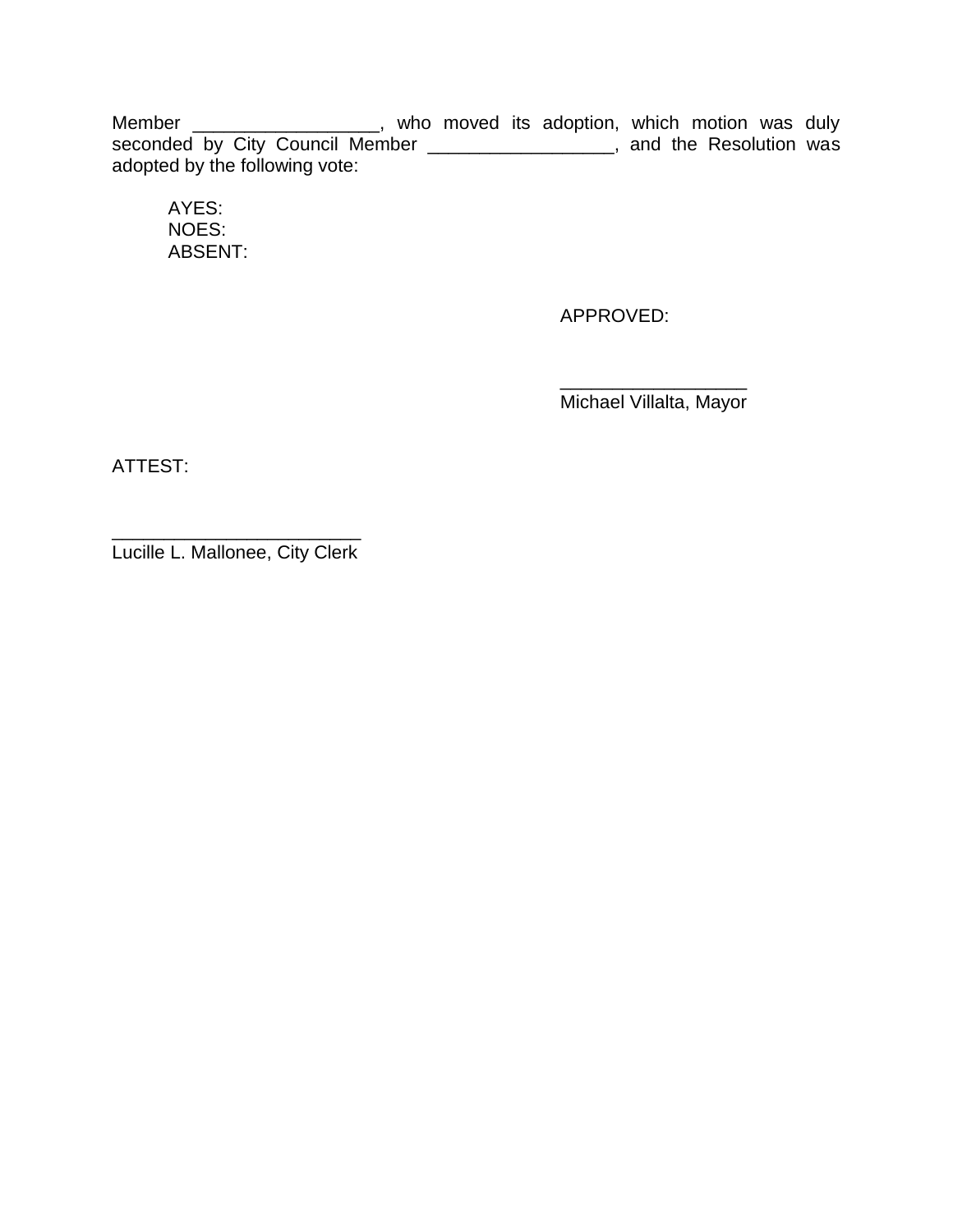#### **CITY OF LOS BANOS MEASURE H CITIZENS' OVERSIGHT COMMITTEE BYLAWS**

On November 6, 2018, Los Banos voters enacted the Los Banos Essential City Services 1/2 Cent Sales Tax ("Measure H"). Measure H required the City Council to establish a citizens' oversight committee. The intent of these bylaws is not to expand nor restrict the Committee's responsibilities under Measure H but instead these bylaws are intended to implement the intended purpose of the citizens' oversight committee. The purposes of the Committee are set forth in Measure H, and these Bylaws are specifically made subject to the applicable provisions of Measure H as to the duties and responsibilities of the Committee.

# **A. Committee Purpose.**

The purpose of the Committee is to review, make recommendations, and annually report on the revenue and expenditure of the funds from the ½ cent sales tax adopted by Measure H in order to provide for citizens' oversight, transparency and accountability in connection with expenditures of the tax revenues generated by Measure H.

The Committee shall confine itself specifically to its responsibilities under Measure H. Revenues from other sources shall fall outside the scope of the Committee's responsibilities.

### **B. Composition and Qualifications.**

The Committee shall consist of five (5) members appointed by the City Council.

To be eligible to serve on the Committee, members must be:

- 1. at least 18 years of age and a registered voter; and
- 2. a resident of the City of Los Banos.

City employees, consultants, or vendors are expressly precluded from serving as members of the Committee.

Members of the Committee shall not be prohibited from serving on other City commissions or committees.

Each committee member shall complete ethics training as mandated by State Assembly Bill 1234. Members of the Committee shall not be, or have, any conflict of interest in the matters which they review.

# **C. Appointment Process.**

The City Council will appoint members based on an application and interview process.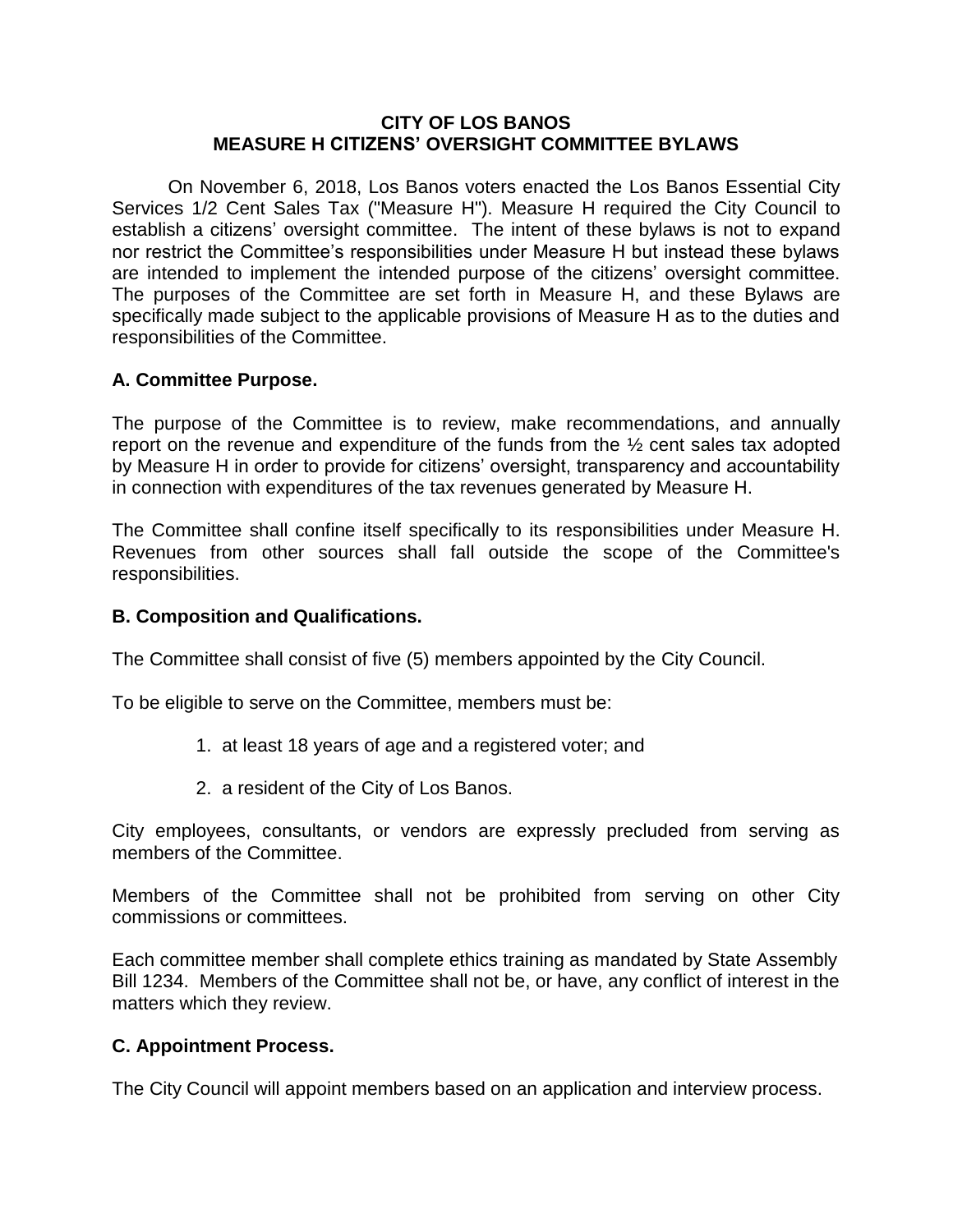# **D. Term of Membership.**

Terms of the members will be staggered so that the terms of three (3) members end in even-numbered years while the terms of the other two (2) members end in oddnumbered years. With the exception of the initial appointments each member will serve a term of two (2) years. At the Committee's first meeting after adoption of the original by-laws members will draw lots to select three (3) members to serve for an initial two (2) year term and the remaining members for an initial one (1) year term so that the terms of all members do not expire at the same time.

Terms shall expire on December 31<sup>st</sup> or until a successor is appointed whichever occurs last. Members whose terms have expired may continue to serve on the Committee until their successor has been appointed.

### **E. Compensation.**

Members will not be compensated for service on the Committee.

### **F. Removal; Vacancy.**

The City Council may remove any Committee member for any reason, including failure to attend two consecutive Committee meetings without reasonable excuse. Upon a member's removal, his or her seat shall be declared vacant. The City Council shall fill any vacancies on the Committee. Vacancies shall be filled for the remaining unexpired term in the same manner as the original appointment.

### **G. Authority of Members.**

Committee members shall not have the authority to direct City staff.

Individual members of the Committee retain the right to address the City Council, either on behalf of the Committee or as an individual.

The Committee and its members shall have the right to request and receive copies of reports and records relating to Measure H which have been prepared for the City Council and which have become public records.

#### **H. Meetings of the Committee.**

The Committee is required to meet at least twice a year.

All meetings shall be held within the City of Los Banos.

All meetings shall be noticed and open to the public in accordance with the *Ralph M. Brown Act,* Government Code Section 54950 *et seq.* Meetings shall be conducted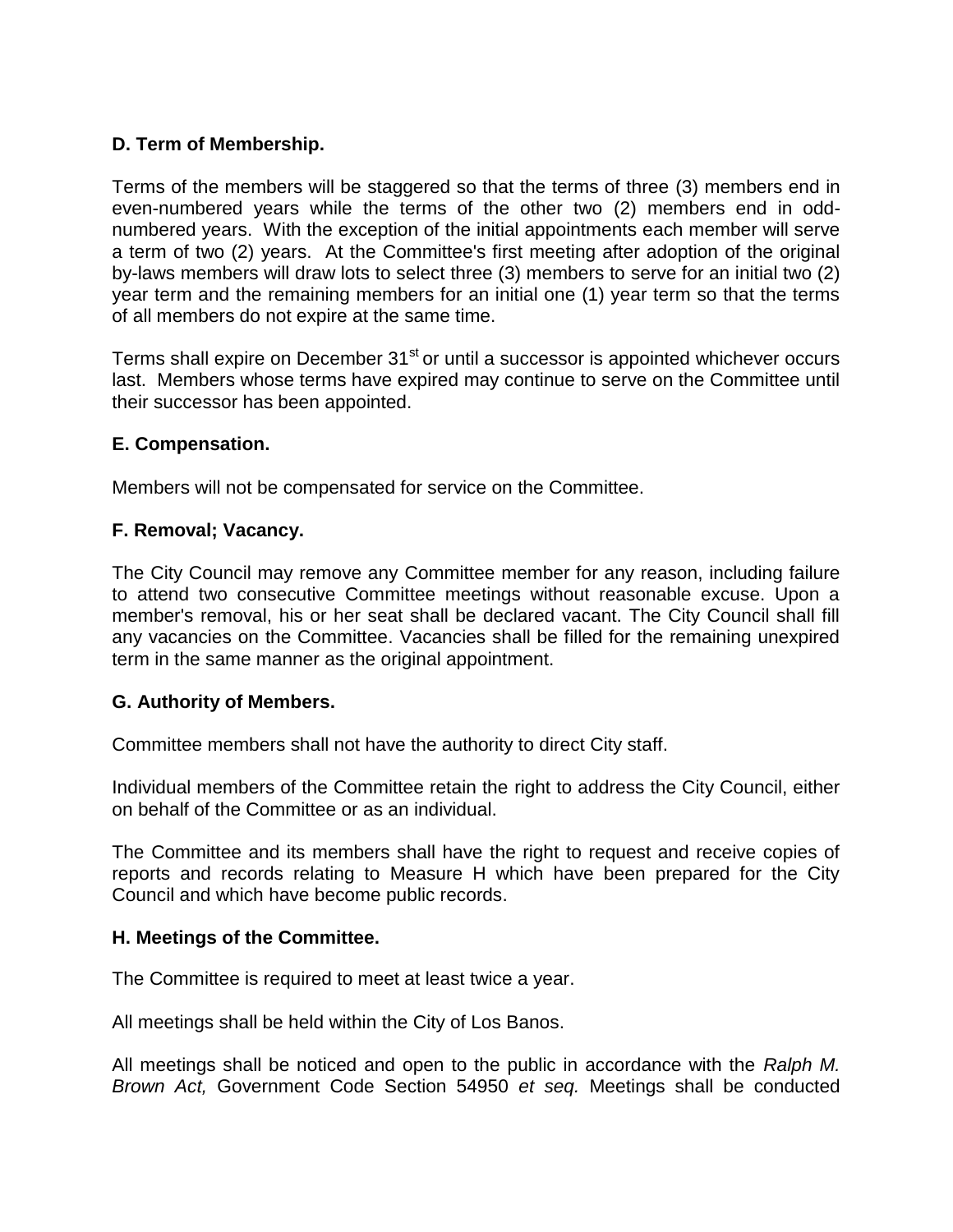according to Rosenberg's Rules of Order: Simple Parliamentary Procedures for the 21st Century.

A majority of the five (5) Committee members shall constitute a quorum for the transaction of any business. The Committee shall not discuss items or subjects unless they are on the agenda for the meeting.

The City Council shall appoint the initial chair and vice-chair of the Committee. Thereafter the Committee shall annually elect the chair and vice chair from among its members. The vice-chair shall act as chair only when the chair is absent.

### **I. Duties of the Committee.**

The specific duties of the Committee are as follows:

1. To review, comment and make recommendations for the use of Measure H funds to the City Council each year prior to adoption of the annual budget/Measure H annual expenditure plan. Recommendations and comments of the Committee will be presented by the Finance Director during the budget workshop. City Council will consider the recommendations and comments of the Committee prior to budget adoption.

2. Review the annual Performance Report and report Committee findings to the City Council at a public meeting. Finance Staff will present to the Committee an Annual Performance Report, the report will include the status of revenues received and the use of expenditures for the most recently completed fiscal year. The Committee will be tasked with reviewing the annual report and reporting its finding to the City Council at a public meeting. All reports will be made available to the public on the City's website.

### **J. City Staff Assistance.**

The City Manager will designate/appoint City staff person(s) to serve as staff liaison(s) to the Committee. The liaison(s) will be responsible for providing relevant information and receive and record all exhibits, documents, or other material presented to the Committee.

The liaison(s) will provide technical and administrative assistance to the Committee as follows:

> 1. Preparation of and posting of public notices as required by the *Brown Act,*  ensuring that all notices to the public are provided in the same manner as notices regarding meetings of the City Council;